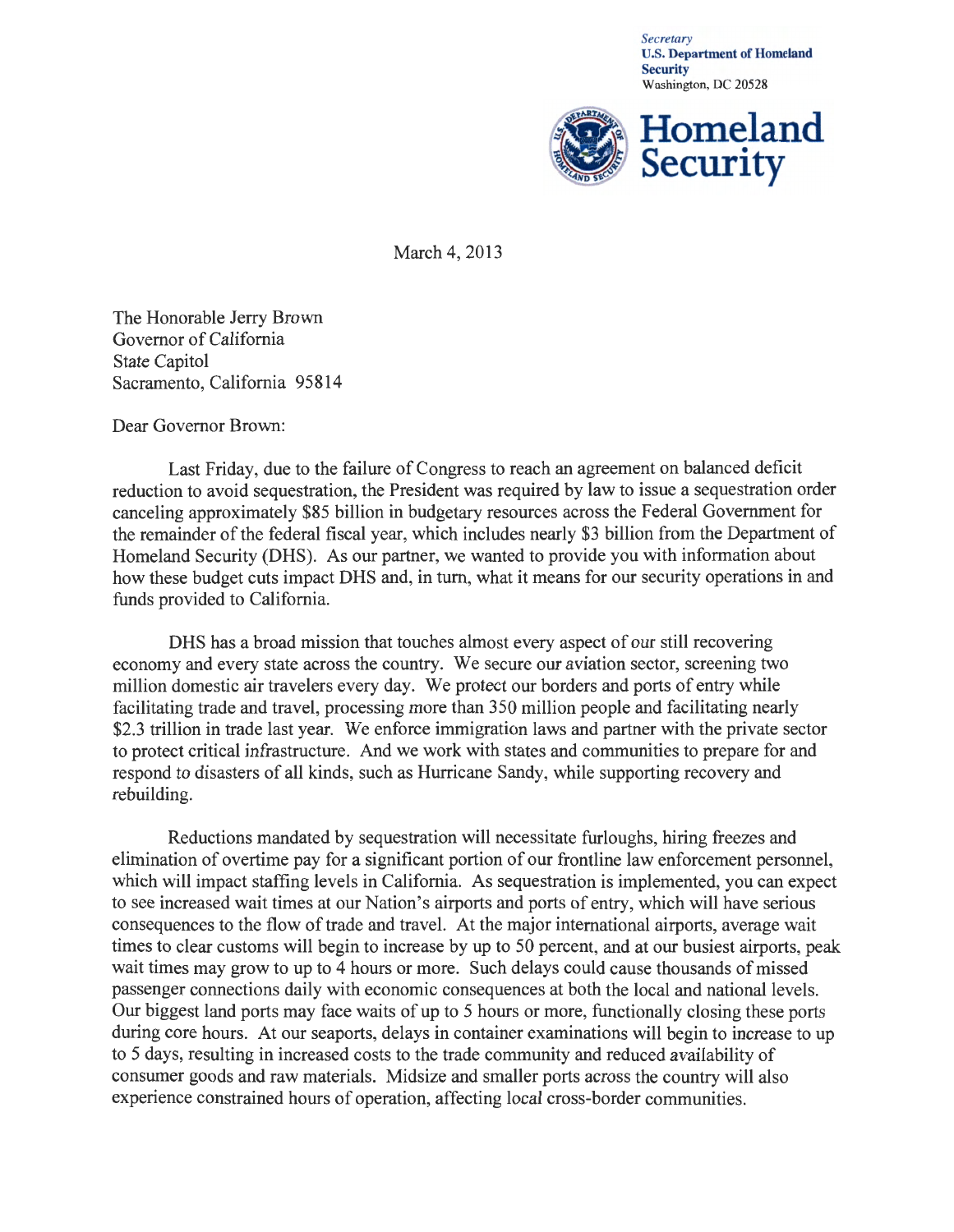The Honorable Jerry Brown Page 2

The Coast Guard will begin to curtail air and surface operations by more than 25 percent. This will not only affect management of the Nation's waterways, but also fisheries enforcement, drug interdiction, migrant interdiction, port security, and other law enforcement operations. Sequestration will also have an impact on our Nation's disaster preparedness, response and recovery efforts. It will reduce the Disaster Relief Fund by nearly \$1 billion, potentially affecting available resources for those communities recovering from major disasters across the Nation if the budget impasse is not resolved. And homeland security grant funding will be reduced to its lowest level in seven years, affecting state and local emergency personnel throughout our country. Attached you will find specific impacts that sequestration will have on DHS operations in California.

As you know well, threats from terrorism and the need to respond and recover from natural disasters will not diminish because of budget cuts. We do not have the luxury of making significant reductions to our capabilities without significant impacts. DHS will continue to preserve our frontline priorities as best we can, but no amount of planning can mitigate the negative effects of sequestration. Should Congress take subsequent action that changes the level or nature of these reductions, we are committed to working closely with you to manage those changes.

Thank you for your continued partnership with DHS and for your cooperation as we work together to manage these unfortunate circumstances. Should you have any questions, please do not hesitate to contact me at (202) 282-8203.

Yours very truly,

at / lage/t Janet Napolitano

cc: California Congressional Delegation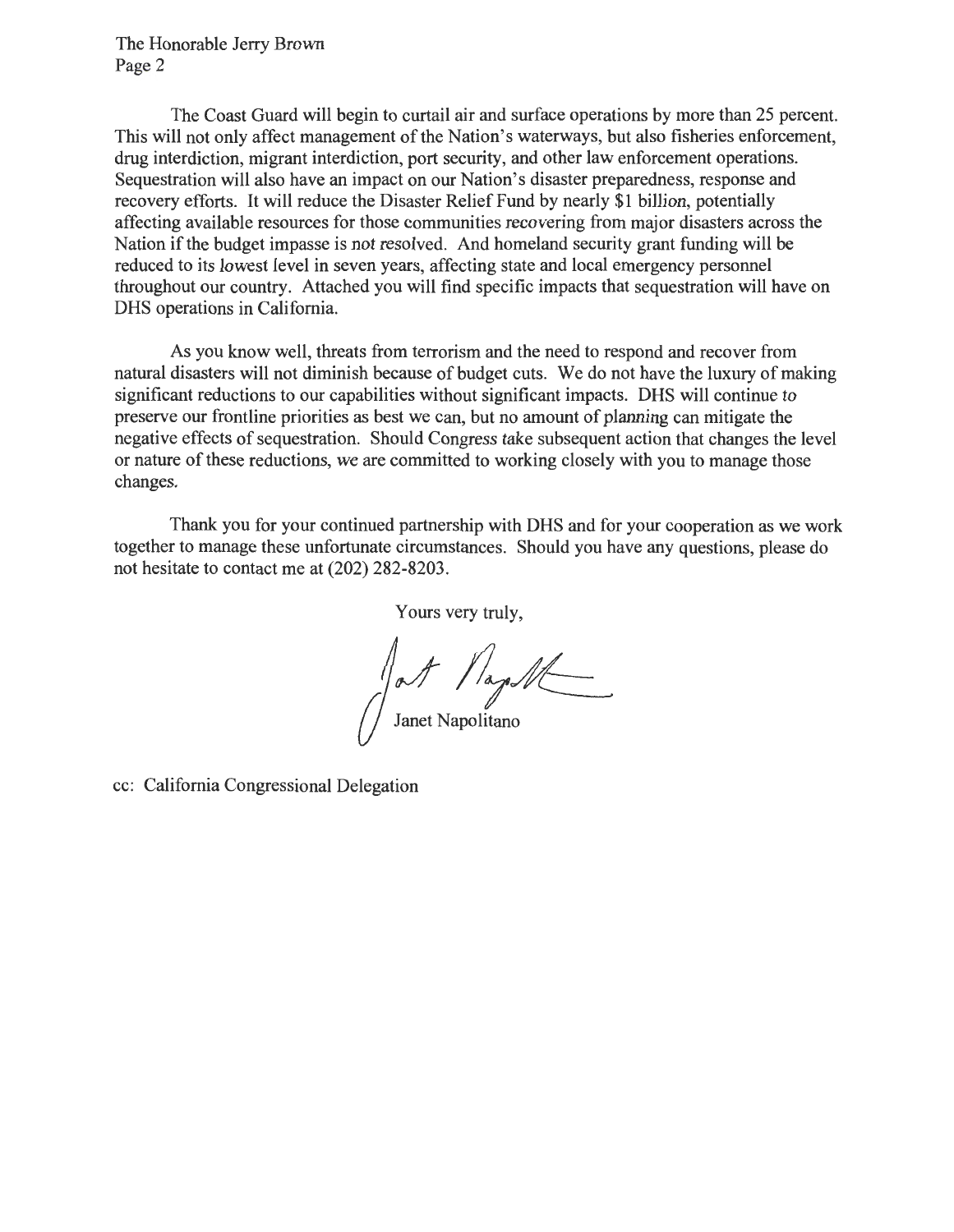#### **Department of Homeland Security**

#### **State Impacts of Sequestration: California**

Sequestration will result in an across-the-board reduction in spending for all DHS agencies. Some of the more notable impacts in California are:

### U.S. **Customs and Border Protection (CBP)**

- Reduced P-3 operations: Reduction of approximately 1,900 flight hours along the maritime, land borders and the coast of California.
- Reduced overtime and furloughs of CBP Border Patrol Agents resulting in CBP's diminished capability and capacity to detect and interdict illicit activity along California's border with Mexico.
- Reduced overtime and furloughs of CBP Officers:
	- o Los Angeles International Airport: Average wait times will increase by up to 50 percent; peak summer wait times will range from up to 2 hours to more than 3 hours.
	- o San Francisco International Airport: Average wait times will increase by up to 50 percent; peak wait times will range from up to 2 hours to more than 3 hours.
	- o San Ysidro Land Port of Entry: Average daily peak wait times will range from over 2 hours to up to 4 hours; peak summer and holiday wait times could exceed 6 to 8 hours.
	- o Los Angeles/Long Beach Seaport: Delays in container examinations from days to up to a week.
	- $\circ$  Oakland Seaport: C-TPAT importers will continue to get "front of the line" privileges, however delays in container examinations will steadily increase.

# **Federal Emergency Management Agency (FEMA)**

- Reduction to Assistance to Firefighters Grant Program, Fire Prevention and Safety Grant, and Staffing for Adequate Fire and Emergency Response Grants based on FY 2011 awards: \$4.9M.
- Reduction of Emergency Management Performance Grant Program, Homeland Security Grant Program, Nonprofit Security Grant Program, Port Security Grant Program, Transit Security Grant Program, and Tribal Homeland Security Grant Program based on FY 2012 awards: \$10.6M.

# **Science and Technology (S&T)**

• Reduction of R&D work in border security, bioagent detection and threat assessment, explosive detection and first responders' technology. Entities performing these efforts include SRI International, GHC Technologies Inc., Quantum Magnetics, Lawrence Livermore National Lab and the Jet Propulsion Lab.